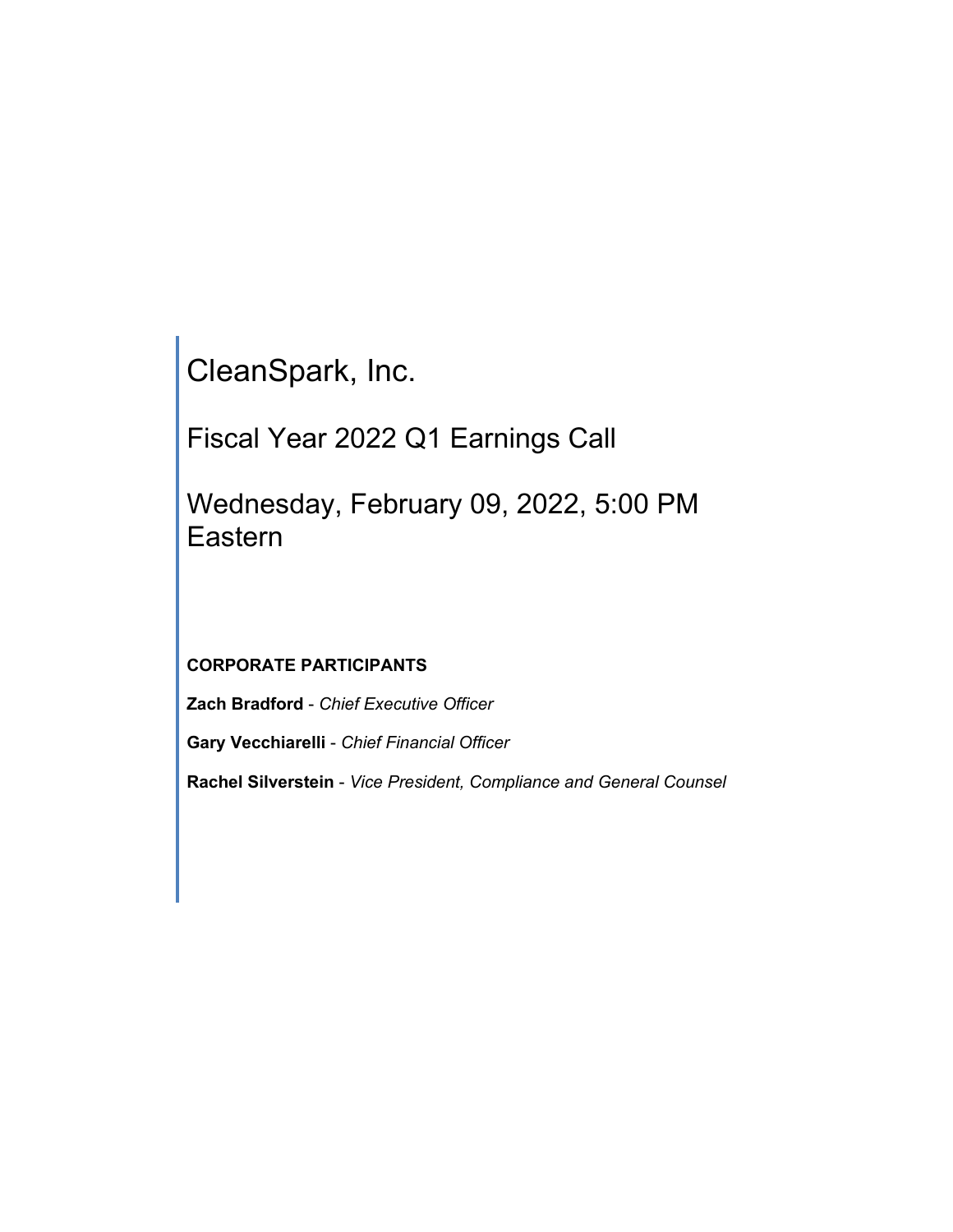#### **PRESENTATION**

#### **Operator**

Good afternoon, everyone, and welcome to the CleanSpark Fiscal Year 2022 Q1 Earnings Call. All participants will be in a listen-only mode. Should you need assistance, please signal a conference specialist by pressing the "\*" key followed by "0." A question and answer session will follow today's presentation. Please also note, today's event is being recorded.

At this time, I would like to turn the floor over to Rachel Silverstein, VP of Compliance and General Counsel.

#### **Rachel Silverstein**

Welcome, everyone. On behalf CleanSpark, Inc., thank you for joining our first quarter financial results conference call for fiscal year 2022. My name is Rachel Silverstein, and I am CleanSpark's VP of Compliance and General Counsel. With us today with prepared remarks are CleanSpark's Chief Executive Officer, Zach Bradford; and Gary Vecchiarelli, our Chief Financial Officer.

On today's call we will make forward-looking statements under the Safe Harbor provisions of the Federal Securities Laws. Actual results may differ materially from those contemplated in these statements. Additional information concerning factors that would cause actual results to materially differ from these forward-looking statements are contained in today's press release and in our filings with the SEC. Except as required by law, we undertake no obligation to update these statements as a result of new information or otherwise. During today's call, we will also discuss certain non-GAAP financial measures in talking about our performance. You can find the reconciliation of GAAP financial measures in our press release, which is available on our website.

With that, it is my pleasure to turn the call over to our CEO, Zach Bradford.

### **Zach Bradford**

Thank you very much. Good afternoon and thank you all for joining. It was a little over a year ago that we mined our very first Bitcoin in College Park, Georgia. While it's been just over a year, I believe it's fair to say that we are no longer new in this space. We have developed relationships across the industry, deepened our understanding of the mining ecosystem, and committed ourselves fully to the Bitcoin project for the value it brings to our shareholders and for the good it does in the world.

This is a new era for CleanSpark and for the Bitcoin block chain. We are evolving as a company and as an industry, becoming more transparent, more deliberate, and more intentional in what we do. Bitcoin mining has become our business, and we expect to bring fiscal discipline and operational focus to this great opportunity. We have heard your feedback about our previous communications and with that in mind hope to use this call to usher in a new era of transparency.

To do that, I want to share with you our vision for CleanSpark. It's actually quite simple. Our vision is to be a top five Bitcoin miner. Please note my emphasis on Bitcoin, rather than other crypto currencies. I echo what Fidelity's analysts recently said. Bitcoin is a superior form of money, different than other types of money that have come before and different than any other digital currency in the market. The vision is clear to us. How we get there is also clear. Bitcoin now accounts for 90% of our revenues.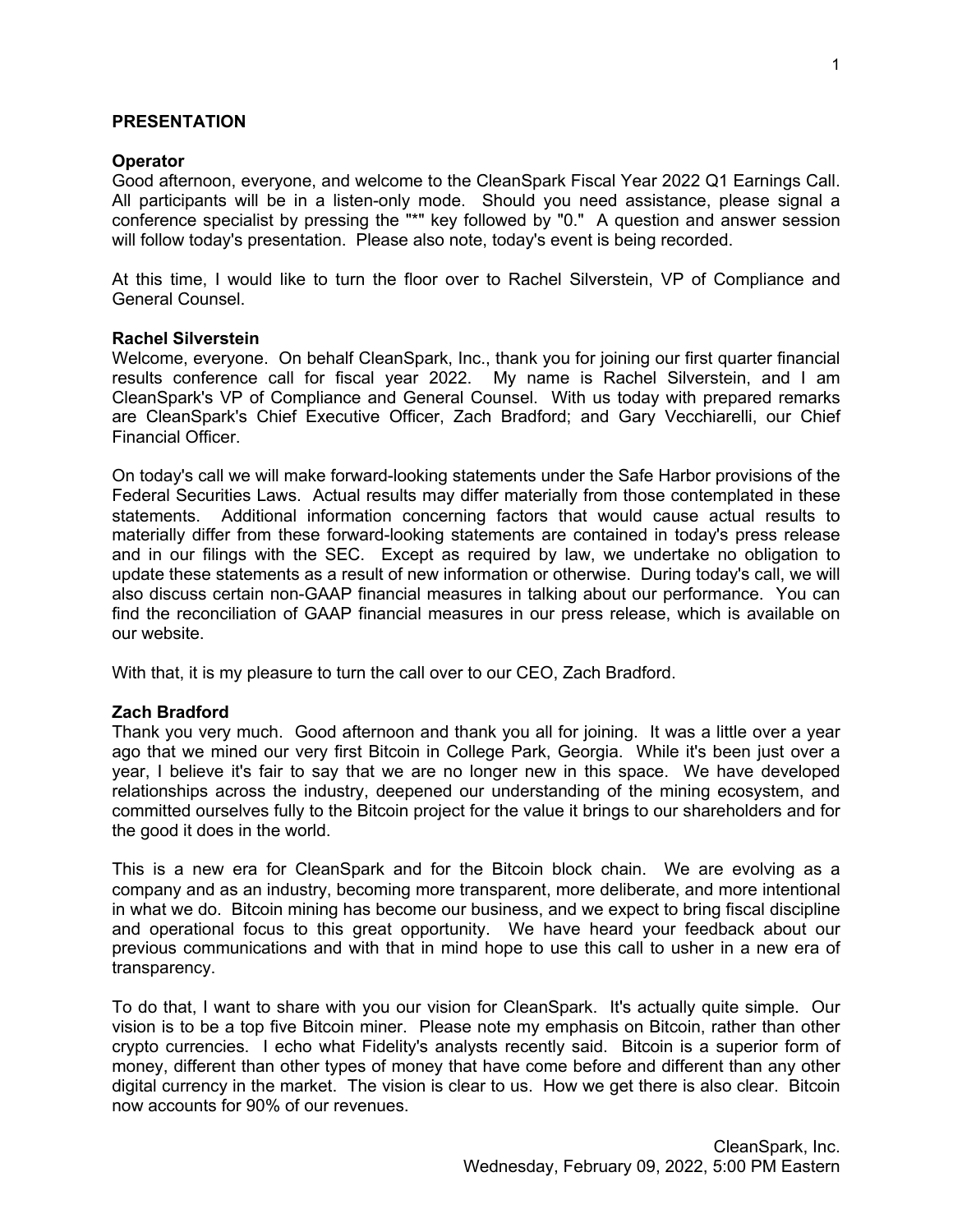Our commitment to mining Bitcoin means we are considering strategic alternatives for the energy business. All options are on the table. But know this: as a CleanSpark investor, you are investing in a sustainable Bitcoin mining company. After we share our quarterly results, we will take some time to unveil our strategic intentions to help you understand what makes us different from other miners.

With that, I'd like to transition our focus to some of our business highlights for the quarter. It was a record breaking quarter in almost every sense of the word. We have mined 660 Bitcoins, over a third of which was mined in December alone. I cannot emphasize enough how remarkable this growth has been. I am so appreciative of the teams that racked machines through the busiest time of year to achieve these incredible results, because of their work, we ended the quarter with a hash rate of 1.9 exahash per second. And just days after the quarter ended, we exceeded 2 exahash.

We are currently operating 74 megawatts of power in support of Bitcoin mining, of which 47 megawatts are at our own properties and 27 megawatts are co-location facilities. We also have an additional 20 megawatts under development at our newest facility. Our growth in this area has been truly remarkable. Since January of last year, we have mined over 1,826 Bitcoins and our hash rate has steadily increased to now exceed 2.1 exahash.

While we talk a lot about numbers on these calls, it's about people. That's why we are in this business, to make the world a little better, fairer, more sustainable, and more resilient. One way we are doing this is by doubling down on the commitments we have made in the communities in which we operate.

We recently awarded five scholarships to students in Gwinnett Technical College's computer science program. The scholarships will cover the student's entire associate's degree. We are just getting started and expect to make similar commitments in the future. These commitments are not only important in the sense of giving back, but for demonstrating our long-term partnership with the communities in which we operate. I will talk more about our community involvement later in the call. But first, I'd like to give the floor to Gary.

Before doing that, I just want to say how thrilled we are to have Gary on our team. He brings deep experience in capital markets, and in just the last 60 days or so, has more than demonstrated his ability to effectively lead and communicate strategic priorities. Gary brings more than two decades of technical, operational and strategic experience in finance and accounting to CleanSpark. He also happens to be a great guy. We are lucky to have him.

Gary, I'll let you take it from here.

# **Gary Vecchiarelli**

Thank you, Zach. I am very excited to be here and especially thrilled at the opportunities I see before CleanSpark. I also want to thank the outstanding team at CleanSpark for assisting me in what has been a very smooth transition. I want to reiterate what Zach said earlier, this was a tremendous and record-breaking quarter by almost every metric.

From my perspective, I see a company that is well-positioned for the future, with a strong balance sheet and growing revenues with high margins that dropped significantly to the bottom line. Most importantly, we have a clear vision and strategic direction that will allow us to take advantage of the numerous opportunities we are evaluating. I am very much looking forward to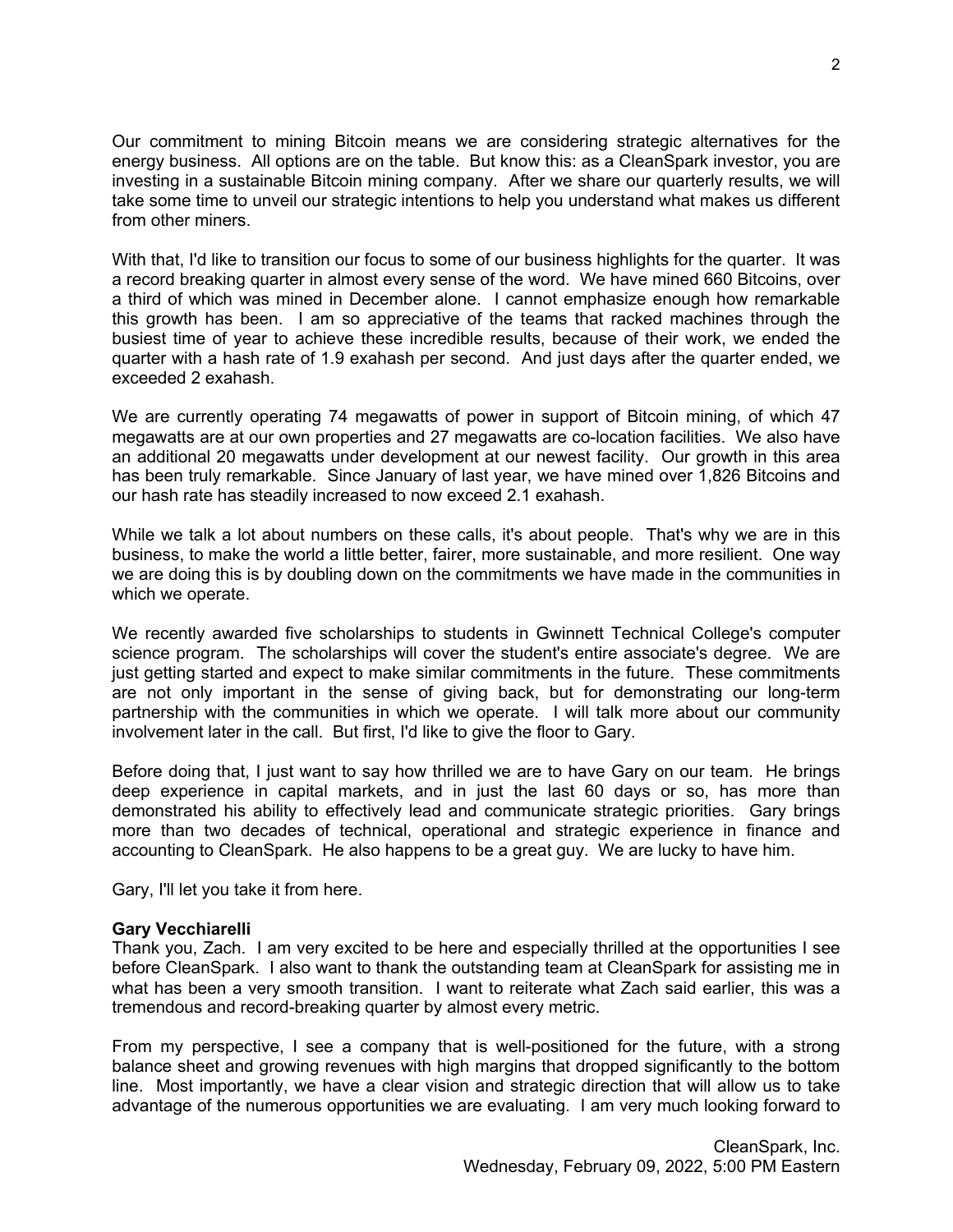what this calendar and fiscal year will bring. And I am excited to share with you CleanSpark's performance for the first quarter.

As presented in our Form 10-Q, which has been filed with the SEC, our total revenues increased exponentially in the first quarter of 2022 versus the same quarter of the prior year. Total revenues for the first quarter were over \$41 million compared to \$2 million, representing an increase of over 17x. The overwhelming majority of this revenue was driven by our digital currency segment, with revenues totaling almost \$37 million. The investments we have made to-date have contributed to these record revenues.

Our energy segment saw a healthy increase as well, growing to almost \$4 million in the first quarter of 2022 from \$300,000 in the same period of the prior year. The majority of this growth was due to the acquisition of Solar Watt in the second quarter of 2021. Revenues also saw sequential growth in Q1 versus the prior Q4 as revenues increased almost 52% growing from \$27 million to \$41 million. Again, these revenue increases were driven by new installations of top of the line Bitcoin miners and a hash rate, which increased throughout the quarter.

Looking at gross profit, you will see the increase in revenues translated to greater profitability, particularly due to the high margins that Bitcoin mining brings. Gross profit in Q1 increased to \$32 million from \$930,000 in the same period a year ago. Gross margins also increased dramatically to 79% in Q1 from 41% in the same period last year. When comparing the company's performance compared to the most recent quarter, gross profit increased approximately \$12.5 million to \$32 million from approximately \$20 million, representing a 63% increase. Our gross margins continued to increase sequentially as well increasing from 73% in the fourth quarter to 79% in the first quarter.

Moving to the next slide, you will see the operating leverage of our business model start to take form. Much of the increase in our revenues translates to increases in net income. For the first quarter 2022, net income turned positive to \$14.5 million from a loss of \$7 million in the same quarter last year. Net margins for Q1 represented 35% on a US GAAP basis. Sequentially, the company saw improvements in quarterly net income as well. Net income was \$14.5 million, reversing a net loss in the preceding fourth quarter of \$5 million.

Adjusted EBITDA is a non-GAAP metric, which management uses to determine the cash flow produced from operations. A reconciliation of adjusted EBITDA to net income can be found in earnings release and Form 8-K. You will see the theme of profitability continue as adjusted EBITDA turned positive in Q1 to \$24 million reversing negative adjusted EBITDA of almost \$3 million in the same quarter of the prior year. Sequentially, the company also saw adjusted EBITDA improve by \$20 million from Q4 to Q1.

I want to make a few final comments regarding our operating expenses. Despite seeing significant increases in net income and adjusted EBITDA, we remain mindful of our day-to-day expenses. Payroll expenses saw the largest increase in Q1 compared to the same quarter last year, accounting for \$5.6 million difference. The majority of this difference is related to stockbased compensation, a non-cash expense.

I specifically want to call-out this increase because of the \$8.9 million of payroll expenses on our income statement, \$5.7 million, or almost two-thirds, is related to stock based compensation in Q1. It is important to note that this significant expense is primarily due to the valuation methods required to value equity grants.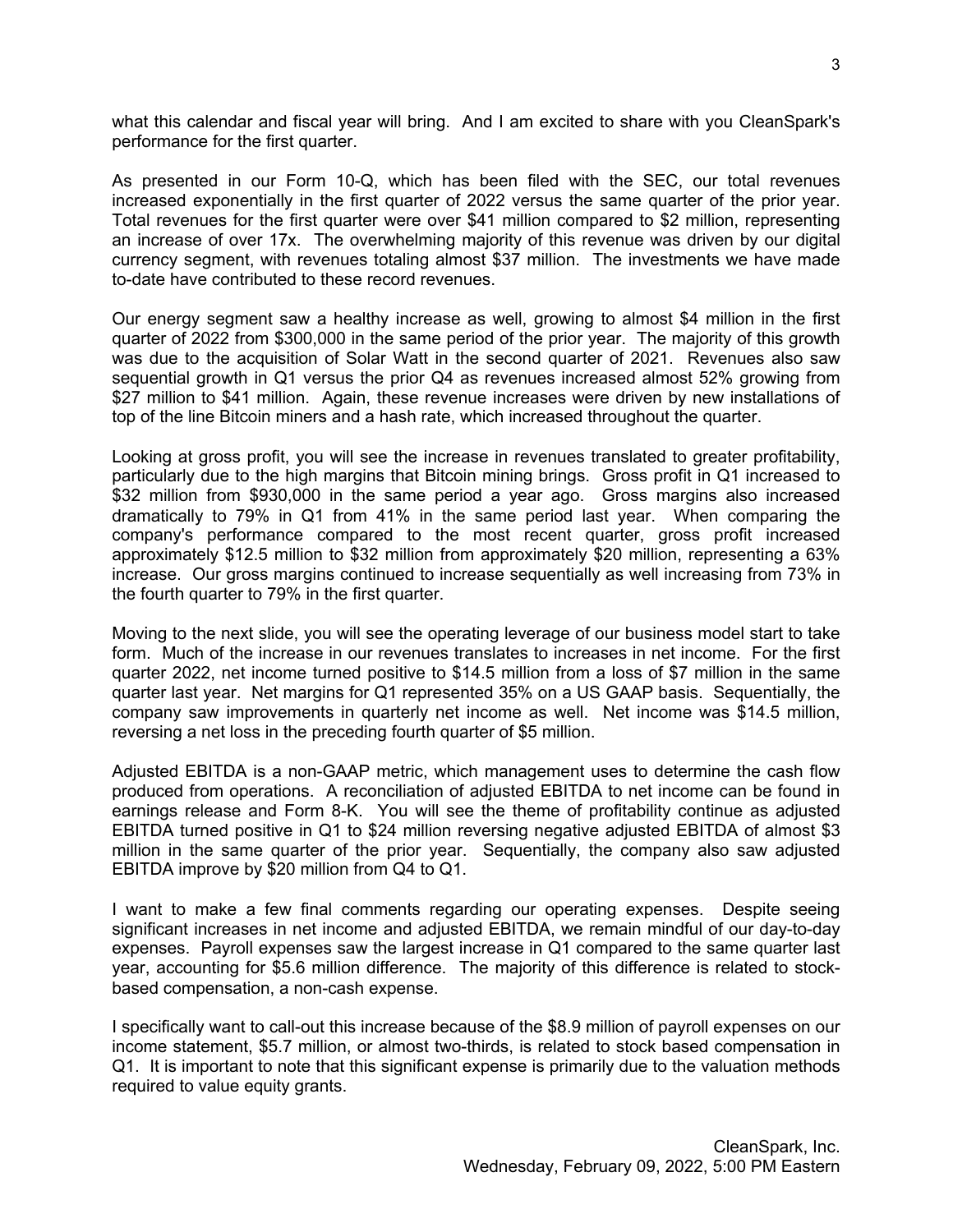One of the inputs used for these valuation methods is the volatility of the company's underlying stock. Since the company's stock has seen significant volatility over the past year, it inherently impacts the value of this non-cash expense. In short, the stock-based compensation is a computed value based on these valuation methods and the company remains committed to providing compensation that is competitive and aligned with shareholder interests.

Professional expenses have also increased significantly to \$3.3 million in Q1 versus \$1.7 million in the same quarter of the prior year. A significant portion of this increase relates to increases in audit and consulting fees, primarily due to new compliance requirements as a large accelerated filer. We do not expect these audit and consulting fees to stay elevated and they will in fact decrease in subsequent quarters.

Turning to our balance sheet, we had approximately \$5.2 million of cash on hand at December 31. Additionally, we own 633 Bitcoin, with a book value over \$30 million, bringing the company's total liquidity to over \$35 million. The company converted 650 Bitcoin to USD during the quarter to pay for growth CAPEX and operational expenses. And going forward, we expect to maintain minimal cash amounts on hand as we see Bitcoin as a store of value. During the first fiscal quarter 2022, the company raised almost \$60 million in equity proceeds, most of which was used for growth CAPEX and purchase of Bitcoin miners.

On a final note, I want to turn your attention to our mission commitments. We assigned commitments for over 20,000 additional state-of-the-art bit miner S19 machines, which will almost double our current hash rate. On these commitments, we have already funded deposits of over \$117 million, which will be applied to future deliveries. And I want to point out that this \$117 million is already paid for using proceeds previously raised through conversion of Bitcoin and issuance of equity, the remaining cash commitment for the deliveries is just shy of \$40 million and we expect to make these payments and take delivery monthly through October of this year. Additionally, over half of these miners to be delivered have infrastructure already committed and we expect to secure infrastructure for the remaining miners in the coming months.

I'd now like to turn it to Zach to talk in more detail about our vision and strategy.

### **Zach Bradford**

Thanks, Gary. It's been an incredible quarter. I am now going to spend some time talking about vision. First, I will talk about how we plan to measure our success. Then, I will discuss the strategic pillars we have crafted for how we will get there. I will talk about the first two pillars, which are our infrastructure strategy and our ESG strategy. And Gary will wrap up by talking about our capital strategy, which is our third pillar.

As I mentioned at the beginning of this call, we have a vision to be a top five Bitcoin miner. So what do we mean by that? We intend to be a top five publicly traded miner in terms of our hash rate, efficiency, profitability and commitment to sustainability. Let me spend a minute talking about each of these and where we see ourselves right now.

In terms of the hash rate, we have achieved 2.1 exahash with a goal of 4 exahash by the end of the year. We plan to over-deliver on our promises. We have assets and contracts already in place for approximately 4 exahash of miners, with the intention of exceeding that by many multiples as we thoughtfully secure sustainable energy. In terms of efficiency, these numbers are harder to compare, but we believe we are one of the most efficient publicly traded Bitcoin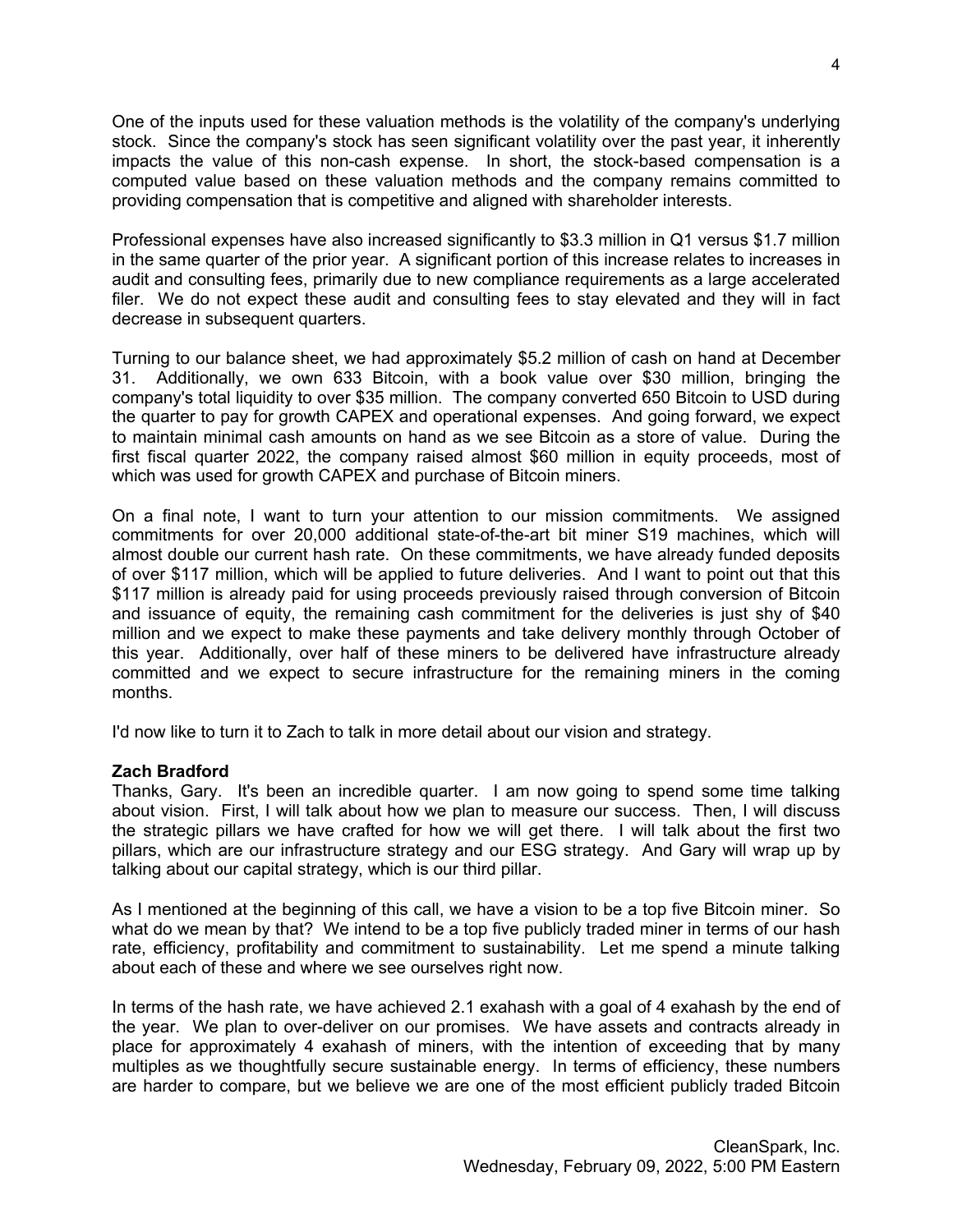miners. Right now, our energy costs to mine 1 Bitcoin at our wholly owned locations is approximately \$4,500.

As Gary shared with you earlier, we are quickly growing in profitability. This quarter has been our most profitable quarter ever. We expect to continue to see profitability grow substantially this year.

I will talk more about sustainability when I introduce our ESG strategy later in the call. With our vision and these key metrics in mind, I'd now like to share with you how we intend to get there to our place as a top five miner. These foundational pillars will guide us over the coming months and years. I am excited to preview them with you as we believe they set us apart from nearly every other public Bitcoin miner. When you invest in CleanSpark, you are investing in a strategy that is prepared for the rapid pace of change that the mining industry is likely to see this year.

Let me spend some time talking about that last part, the rapid pace of change we expect to see. This is the foundation for our first pillar, an adaptable approach to infrastructure. Our infrastructure strategy is about how we will build and when we build with the ultimate goal of continuing to own the majority of megawatts we have under management. This is about owning our destiny, rather than letting external factors dictate how or when we grow. Now, we deployed a hybrid infrastructure that includes a combination of fully-owned datacenters and co-location arrangements with partners to share values.

Right now, the balance of our infrastructure is weighted towards owned mining facilities. And we intend to use colocation as needed to make sure that any machines received are hashing as soon as possible. We are thoughtfully evaluating additional sites to expand our operations and we believe colocation agreements are a useful strategy for securing our future in the present.

Our infrastructure pillar also governs our approach to how and when we acquire machines, we believe in balance. Many of our peers have taken the approach of making huge machine orders with delivery dates, many months or even years into the future, all while tying up substantial amounts of capital and taking on significant contractual risk. Many of these machines will be outdated before they ever start hashing. This is the Achilles heel in the strategy of many of our peers have chosen expeditious growth without regard to the consequence.

The ASIC ecosystem is ripe for disruption. We want to be in the position to take advantage of advancements in machine technology that are on the horizon. While a handful of companies hold most of the product space and while competing with them will be extremely difficult, all you have to do is consider the last 40 years of technological progress to understand that improvements are coming.

As part of this strategy, we are investing heavily in immersion cooling. We expect to have our first batch of immersion cooled machines hashing at our Norcross facility by the end of the current quarter. And as many of you on this call know, immersion cooling helps us to be more efficient. It also reduces otherwise unnecessary energy loads and we believe allows our machines to run longer and faster, by 30% or more by some estimates.

Our second pillar governs our ESG initiatives. We are committed to ESG principles, because it's the right thing to do. It is not a marketing campaign, but fundamental to the way we do business. As such, we have engaged NASDAQ's ESG advisory services to analyze our performance and help us engineer a roadmap for achieving our success. We are under no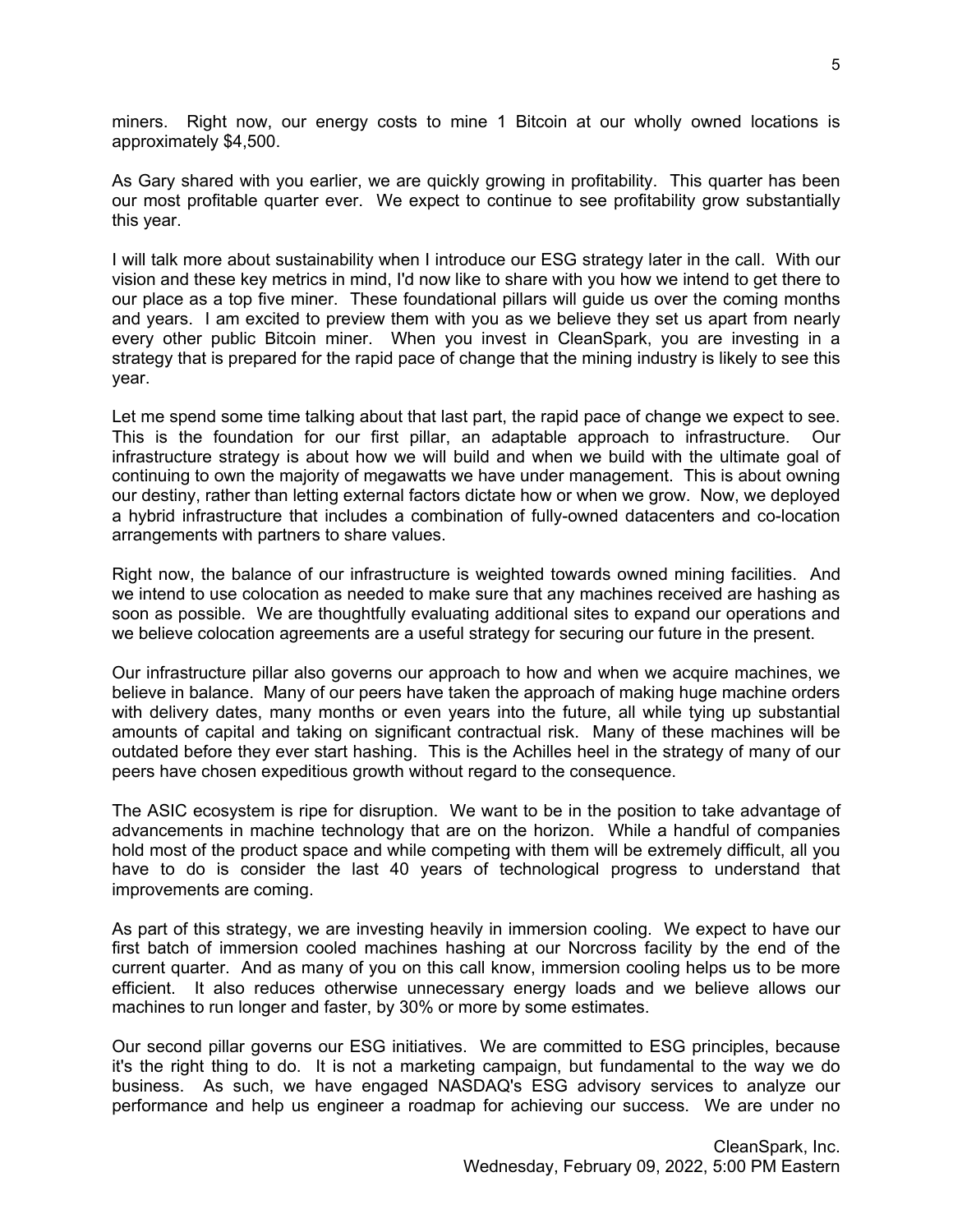illusions that the journey will be quick and easy. We have identified some low hanging fruit that we will immediately be able to work on so as to see some fast improvements in our results. But this roadmap is more like a cross-country trip than it is a quick drive to the convenience store. It will take sustained and intentional effort. The results of those efforts, we believe are that we will set the gold standard or better said a Bitcoin standard for publicly traded miners. We have long taken a keen interest in our environmental impact. We believe regulators will continue to scrutinize and tighten their oversight this year in respect to how Bitcoin miners use energy.

We are mitigating that impact by prioritizing renewable and clean energy, including wind, solar and nuclear energy. There are some carbon-producing energies in the regional energy mixes we buy from, which is why we also participate in carbon offsetting programs like Georgia's Simple Solar. We are committed to supporting renewable energy infrastructure, and like other forward-looking miners believe that Bitcoin mining plays an important role in the work of decarbonizing the economy. Miners are uniquely positioned to support large scale renewable energy and even perhaps nuclear projects. While we have spent a lot of time in our history as a miner talking about our environmental efforts, there is also the S and the G to keep in mind.

Social, we are making our workforce more diverse and inclusive by focusing on hiring women and people of color. We don't want diversity to just be a talking point. We think it is something to be celebrated and we firmly believe that a diverse workforce in terms of both how we look and how we think is crucial to achieving our vision of being a top five Bitcoin miner. We are also undertaking initiatives to ensure that our employees, no matter where they are at in the hierarchy, are paid above market rates, have access to affordable healthcare and have a healthy work life balance. We believe this approach will foster long-termism for our employees.

Our social commitments extend beyond our workforce and include the communities where we live and work. I mentioned earlier the scholarship in Gwinnett County. We intend to bolster our philanthropic efforts by contributing resources to improve the lives of others. Bitcoin mining is an incredibly profitable endeavor. The communities we work in should share the benefit.

Lastly, I want to briefly talk about governance. Over the last quarter, we took efforts to bolster our transparency by issuing monthly Bitcoin production updates. Articulating our vision and strategy in this call is another way we hope to demonstrate transparency in the way we make decisions. We are working to achieve value for our shareholders and the millions of people worldwide that rely on the Bitcoin block chain. Our attention to governance, including board oversight, underscores the commitment to be an ethical company. We have an obligation to do what is right, just and fair and to avoid harm. Governance to us means not only playing by the rules of the game, but leading the adoption of these rules.

I'd now like to turn the time over to Gary to discuss our third and final pillar, our capital strategy.

# **Gary Vecchiarelli**

Thank you, Zach. Our capital strategy is premised on the wise and sustainable use of our resources. The motivating principle behind our capital strategy is straightforward and clear. We intend to operate our business in a smart, disciplined and profitable fashion.

Our capital strategy has three components and I'd like to think of them as potential levers that we can pull to achieve our vision. These three levers or tools are the use of debt, Bitcoin and equity. While it is no surprise, those three components are the types of capital available to our company, I want to share with you how management views its capital allocation and how we expect to use them going forward.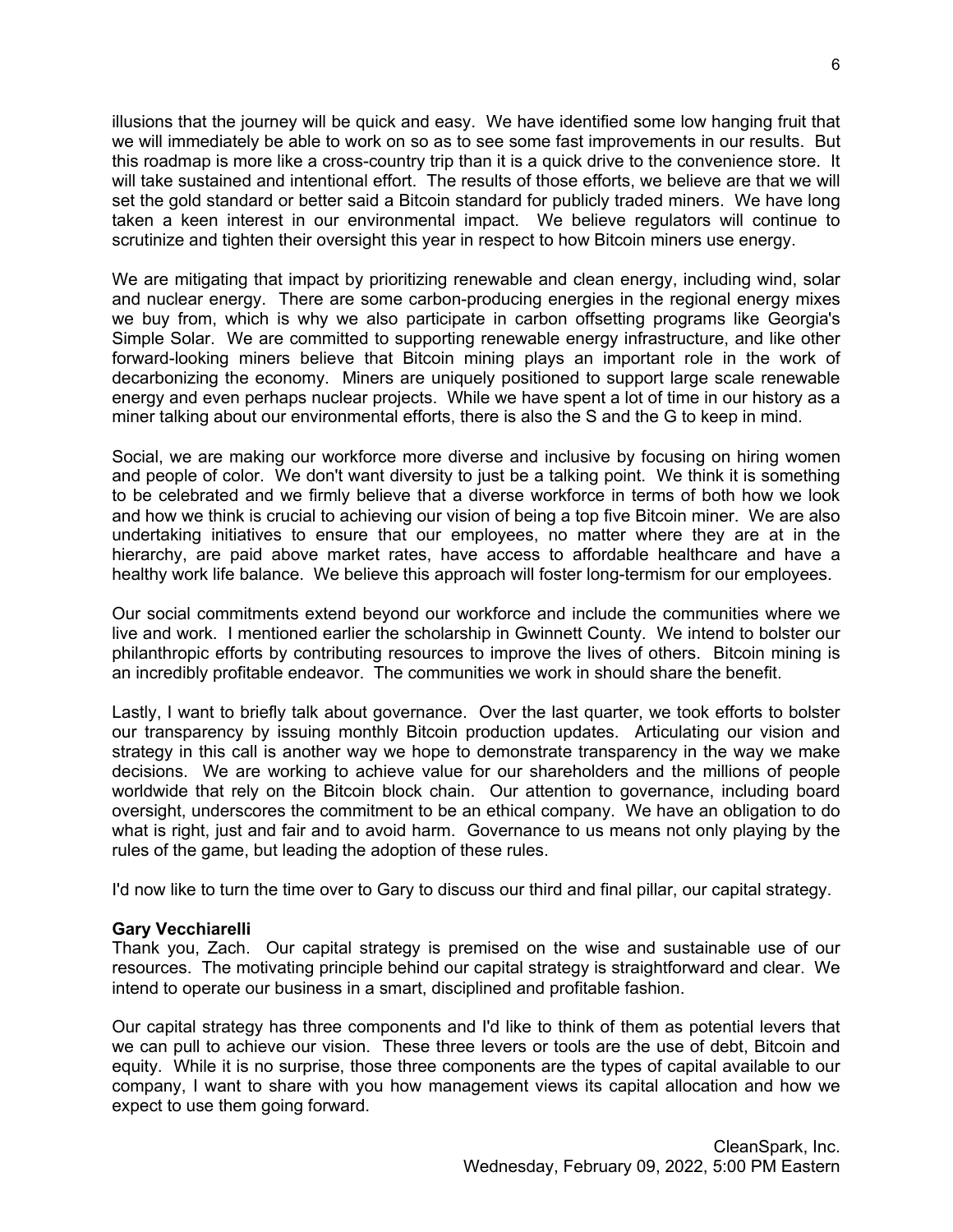From our perspective, capital allocation is a very important priority, especially since we are involved in a business which requires significant investment in CAPEX. When coupled with strict fiscal discipline and a keen eye on our CAPEX costs and cash operating expenses, the proper allocation will help propel our growth even further. Let me share with you in detail how we expect these individual levers will be used in our capital strategy going forward.

Foremost, acquiring debt capital and leveraging our balance sheet is an obvious opportunity. As you are aware, we currently have no long-term debt and we see substantial opportunity to utilize our strong balance sheet to invest in growth. The cost of capital related to debt instruments is the easiest of the three types of capital to forecast and budget for and frankly, the lowest cost of capital currently. We are actively seeking to inject debt into our capital structure at reasonable rates. We only expect to see the cost of debt capital become more favorable as time goes on, especially as traditional debt markets continue to warm up to the crypto industry. On a side note, we have recently established new commercial banking relationships, which we are optimistic, will lead to lending at more traditional rates.

As I mentioned, our balance sheet is strong and presents an immediate opportunity for leverage. The overwhelming majority of our mining portfolio consists of top of the line miners, nearly all of them, the latest generation S19 models. We believe this makes us attractive to asset-backed lenders and we are exploring to use of the ABO or similar facilities to provide the growth capital needed to expand our operations.

The second lever available to us is our Bitcoin Holdings. We are in the business, because we believe in the future of Bitcoin, both as a store of value and a medium of exchange. As a miner, Bitcoin is our functional currency and how we get paid. Therefore, we think it makes sense to use Bitcoin to generate even more Bitcoin.

Now, monetizing Bitcoin does not only mean selling Bitcoin into the market. We expect to deploy advanced strategies to recognize further yields from our Bitcoin Holdings and we have recently established new relationships to help develop these yield producing strategies. Meanwhile, we will continue to be opportunistic about selling Bitcoin at the right prices. While we will convert some mined Bitcoin to USD. We expect our Bitcoin Holdings will increase incrementally over the long-term, because as I mentioned earlier, we believe in the long-term value of Bitcoin.

And there is one other point I can't stress enough. Our approach to huddling is very strategic. We have occasionally received feedback for not huddling everything we mine. However, I want to be very clear, a 100% huddle strategy comes with a significant downside for shareholders.

We believe that opportunistically selling and strategically growing our Bitcoin balance will be the best way to protect shareholder value in the long run. In fact, as one of the first publicly traded miners to actively and openly use Bitcoin to fund our operations and growth, we believe other miners will and are following our lead.

Finally, let me spend some time talking about the use of equity. I want to begin by saying that we have not issued equity utilizing our ATM since November '19. We also have no plans to drawdown on the facility in the near future. Like you have heard throughout our presentation, we will continue to be disciplined and strategic about every decision we make, including the issuance of equity.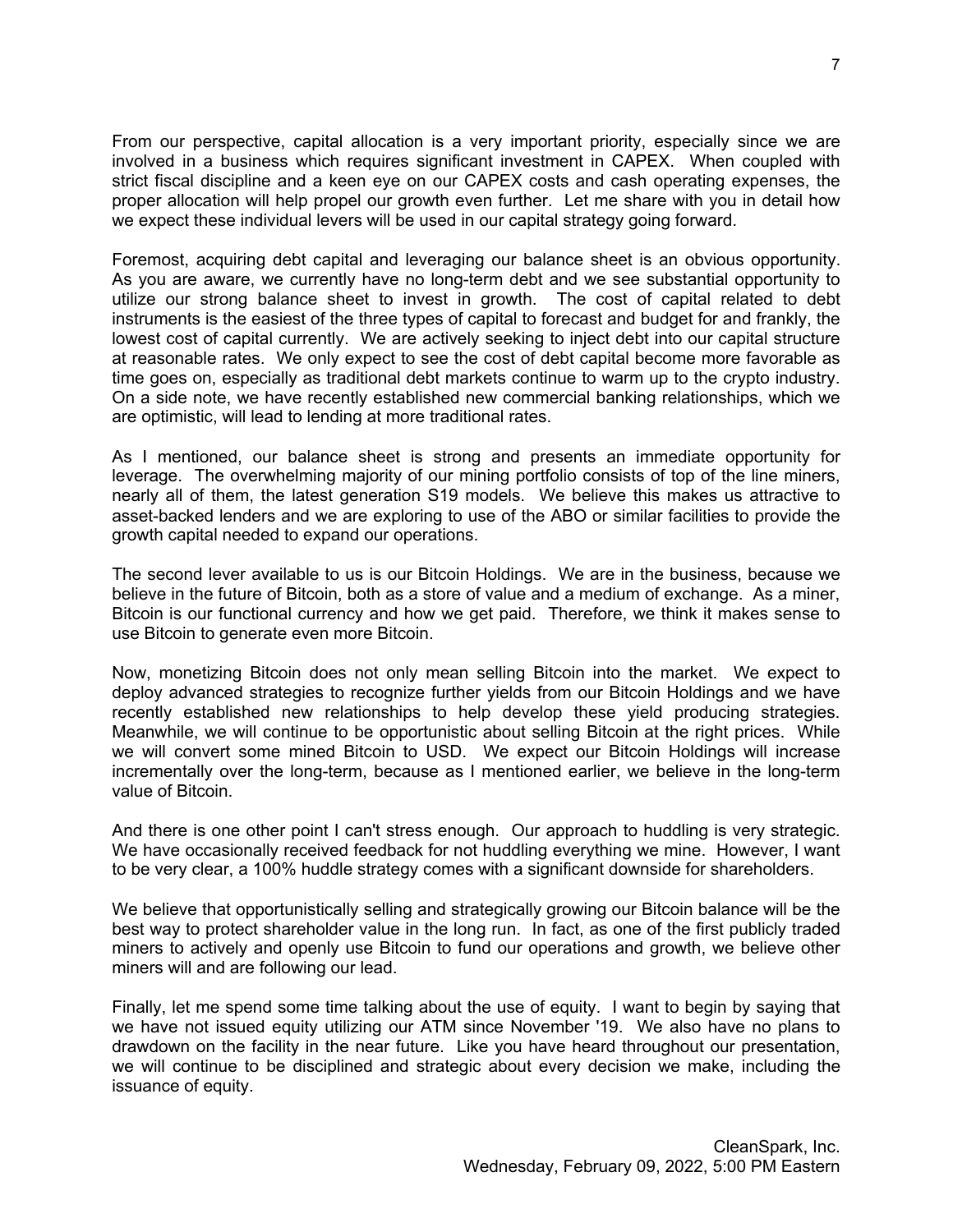As a publicly traded company, issuing equity will always be an option. But I want to emphatically state that we do not have an interest in issuing equity when management feels its stock is trading at a significant valuation discount to its peers. We also recognize there are other means of capital allocation, which have a much lower cost of capital.

Looking into the future is our expectation that there will be consolidation in the industry and we want to be in the position to take advantage of accretive acquisitions using our equity as currency, but naturally only at a respectable and fair valuation. Therefore, we do see issuing equity as consideration in any M&A transactions we may enter into in the future.

One final note I want to make regarding equity. We recognized that equity represents an antidilutive opportunity as well. We expect that as our strategy is executed and we continue to pass up significant profitability, the company will consider returning capital to shareholders most likely in the form of stock buybacks.

Bringing our description of this third pillar to a close, it is important to note that our cost of capital changes daily between these three components, each of which have trade-offs. We will continue to be mindful of dilution, especially when the valuation gap exists and we remain nimble in order to be opportunistic in lowering our total cost of capital.

How and when we prioritize our capital allocation will always be driven by the concept of maximizing shareholder value and the lowest cost of capital available to the company. We know the execution of our capital strategy will be measured by the returns recognized by shareholders and stakeholders, while also making them a proud member of the CleanSpark family.

I'd now like to turn the call over to Zach before we open the line for questions.

# **Zach Bradford**

Thank you, Gary, and thank you for spending time outlining our capital strategy, which is the centerpiece of our financial pillar. Combined with our infrastructure and ESG pillars, we believe that our vision to be a top five Bitcoin miner will be accomplished and is sustainable. You can expect us to live by these pillars. They will guide all of our efforts during the remainder of the fiscal and calendar year and beyond. We intend to use them as a clarifying framework to help us make decisions that are in the best interests of our employees, shareholders, community stakeholders and the Bitcoin community at large. We are optimistic about the future and the opportunities we see on the horizon. Our industry is evolving, and we believe that CleanSpark is leading this process.

Operator, this concludes our prepared remarks. We'd now like to open the line for questions.

# **QUESTION AND ANSWER**

### **Operator**

Ladies and gentlemen at this point, we'll begin the question and answer session. To ask a question, you may press "\*" and then "1." To withdraw your questions, you may press "\*" and "2." If you are using a speakerphone, we do ask that you to please pickup your handset prior to pressing the numbers to ensure the best sound quality. Once again, that is "\*" and then "1."

Our first question today comes from Kevin Dede from HC Wainwright. Please go ahead with your question.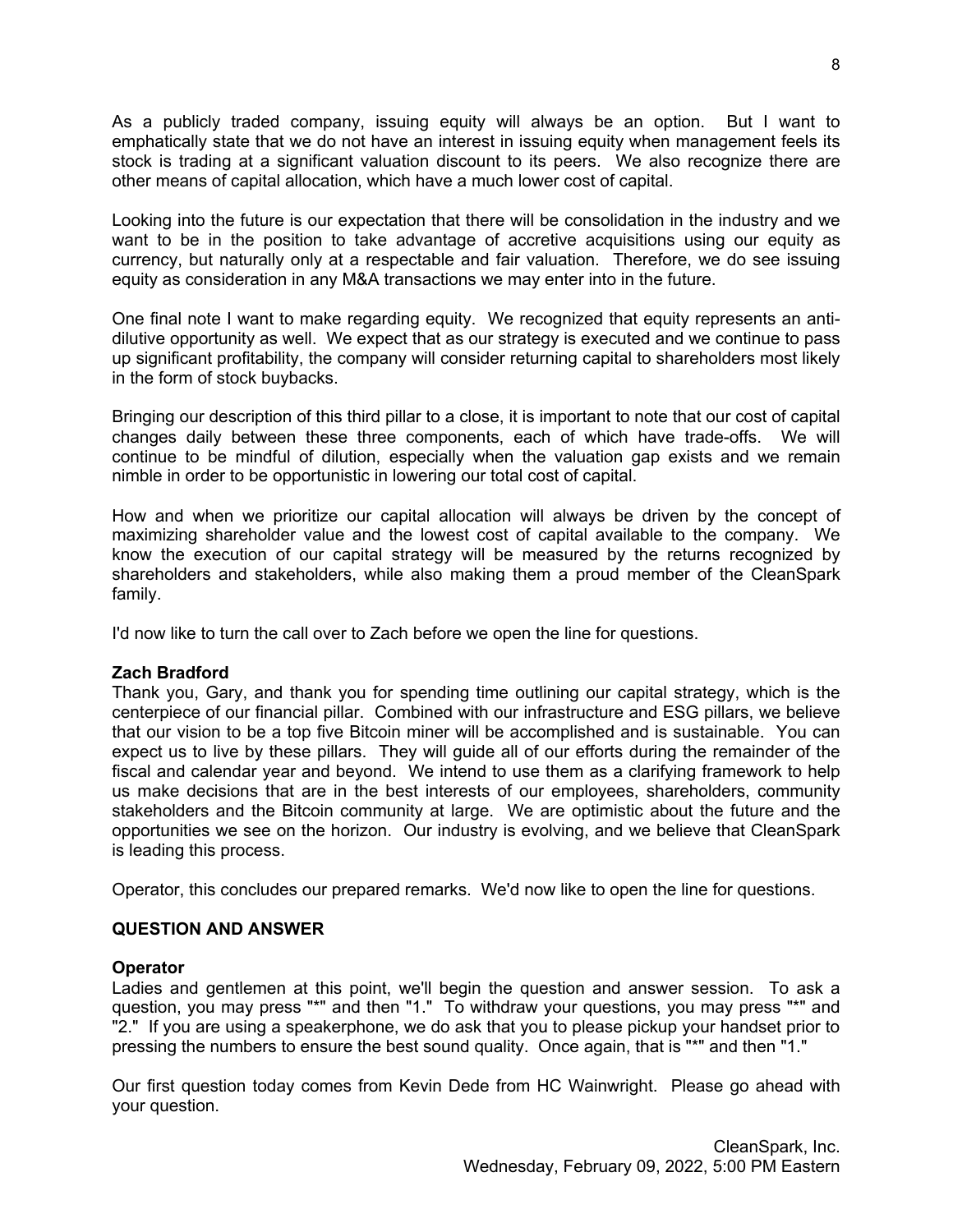### **Analyst**

Hi, this is Nick Narain [ph] here for Kevin Dede of HC Wainwright. Thanks so much for inviting us to join the call. Thanks for taking our questions. We have a series of questions that I'm hoping we can address one by one if that's okay.

## **Zach Bradford**

Yes, Nicholas, go for it.

### **Analyst**

Awesome. Thank you. Given CleanSpark's hash rate rollout plans viewed against its current access to power, how does CleanSpark plan to address near term power needs?

### **Zach Bradford**

That's a great question. Like I mentioned in the presentation, we're going to do it through a hybrid approach. Again, what that really means is colocation we view as speed to market. So as we build and develop our own infrastructure, we intend to supplement that with colocation, but we're always going to maintain a majority interest of our megawatts under our own management. We believe that is the most sustainable way to grow a business. That allows us to control our destiny instead of putting it solely in the hands of colocation. But again, it's about speed. Speed to getting hash rate up. Right now every hash that's hashed is worth more today than it's going to be worth in a year. So, we want to capture that opportunity now instead of later.

### **Analyst**

Got it. Thank you. What are the criteria and which are most important in evaluating new energy sources for extending power access in current facilities or sources for potential new mining sites?

### **Zach Bradford**

For us, first and foremost, price is going to matter a lot. But really, we won't look at something unless the sustainable mix of power is there. So, we focus on ensuring that it has a high mix of renewables. And so, both of those together, we don't see one going without the other. We think that they have to be looked at together. And I think that, that's one of the problems we're seeing in the industry is it's often viewed as an either/or and we think it can be both. Both the view of sustainability being important but also the view of the price. And that's also sometimes why it takes time to structure the right agreements for a company rather than grabbing the nearest power to us.

### **Analyst**

Could you discuss CleanSpark's view to mining hardware? We understand the company primarily relies on Bitmain currently. But what other mining rig manufacturers are under review? And how does the CleanSpark management team view the Intel Bonanza Mine Chip introduction slated later this month?

### **Zach Bradford**

We're actually really excited about hearing more and doing some diligence on what Intel has to offer and bring to the table. Right now, we use the best miners that are available. That's the Bitmain S-19 series. And we will continue to do so until somebody can bring something to market that is truly better. We think it's really important that miners do their due diligence in understanding what technology actually delivers. There's a lot of claims out there. There's a lot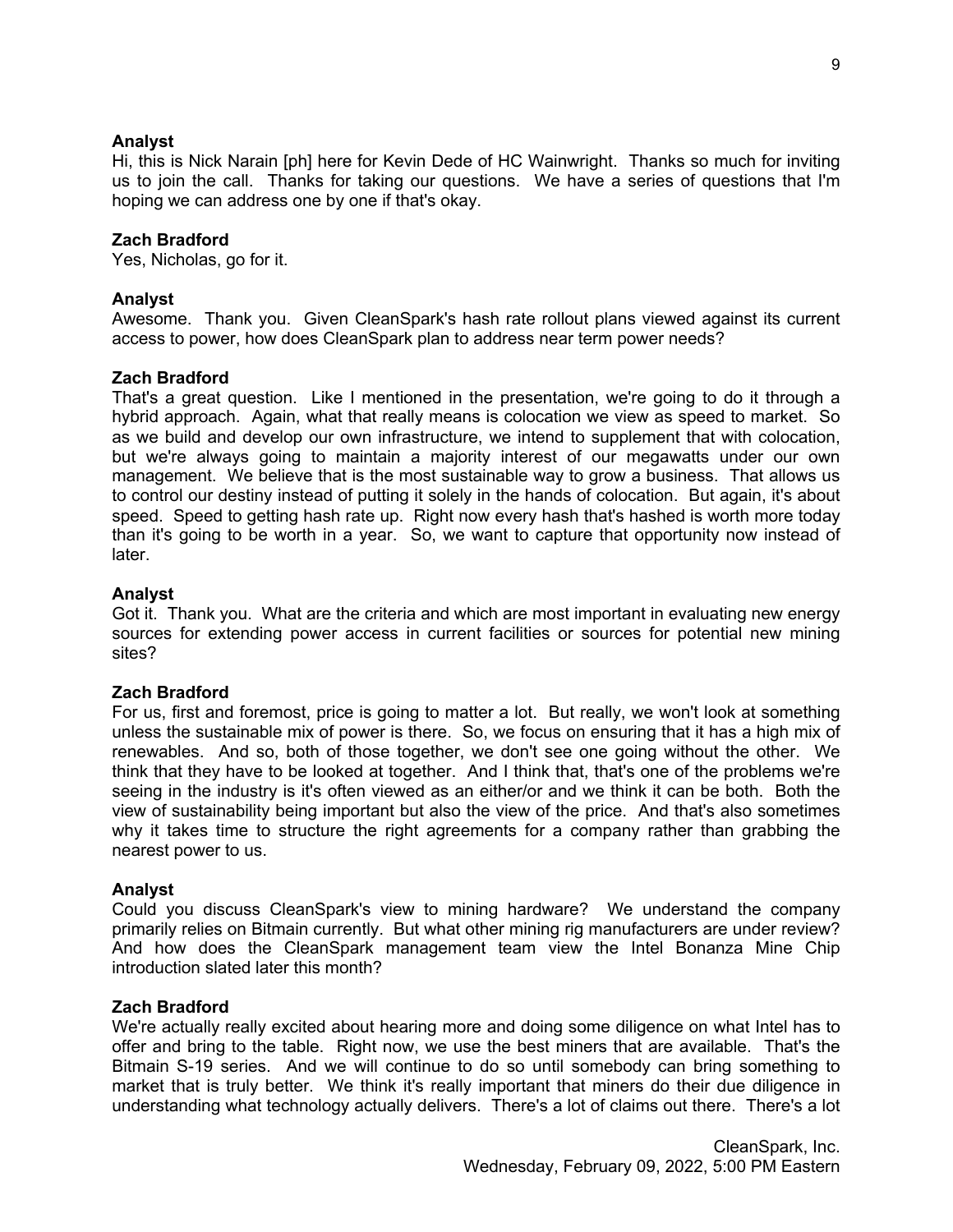of statements that are being made, and we believe prior to adopting anything new, we would have to do extensive diligence to make sure we're making the right decision for our shareholders and also, most importantly, that the vendors that we select can deliver on the results that they're promising.

## **Analyst**

But given that everyone on this call is a Bitcoin bull. How does management see Bitcoin trading this year and potentially how high against continued steep network hash rate escalation?

### **Zach Bradford**

I think that, that's something where we can all speculate. We believe it's going to continue to go on a very strong run into the future. But we also believe that there's going to be ebbs and flows. And that's where our opportunistic strategy really comes into play, is we expect to take advantage of those ebbs and flows as they occur. And so, any of us could guess, we think it's got a really long run ahead of it. We think we're going to see adoption increase at all levels bolstered from a government regulatory level where it's easier to interact with, to different countries adopting it as their own form of currency. We think that Bitcoin has a very strong future ahead of it. And with that will come increased value.

Now as it relates to difficulty, difficulty will certainly increase in the future. We think that there's going to be a balancing point. There's a lot of new machines that are coming online in the future that are going to lead to that increase. We're bringing new machines online. Our peers are bringing new machines online.

But I do think that sometime midway through this year, we're going to see a tipping point where the efficiency of these new miners are going to affect some of the older miners, older generation, whether it's an S9 or something similar. And I think that we're going to actually see an unplugging event happen this year. That still means a year as a whole. I think we're going to see difficulty continue to increase. But I do think at some point, at least, for a period of time, we are going to see a balancing effect where some machines are less efficient come offline in exchange for the new machines coming online.

So, I am not going to speculate what that percentage looks like. But I do think that it will be a meaningful percentage that difficulty increases this year. For us, it's about keeping a pace of growth that exceeds that difficulty. We believe we can do so. And so, that's going to continue to be our intention.

### **Analyst**

And then one final question for you. Thanks so much for answering the previous four. How many CleanSpark uses energy relationships to bolster its position as a Bitcoin miner? And how should investors think about that asset and management's ability to utilize it?

### **Zach Bradford**

I think it's less. I want to rephrase your question a little bit. It's less about the relationships and more about the experience. What we are bringing to our Bitcoin business and as I said before, that's what we are, is the energy expertise and experience that we have garnered, so that everything we do going forward is with energy in mines. We really understand it. And the value that that brings to the business is what lives inside each of our employees that they have gained over the past years. So for us, I mentioned one of the measurements we are going to use is efficiency. So, we are going to continue to drive efficiency of our mining operations and we are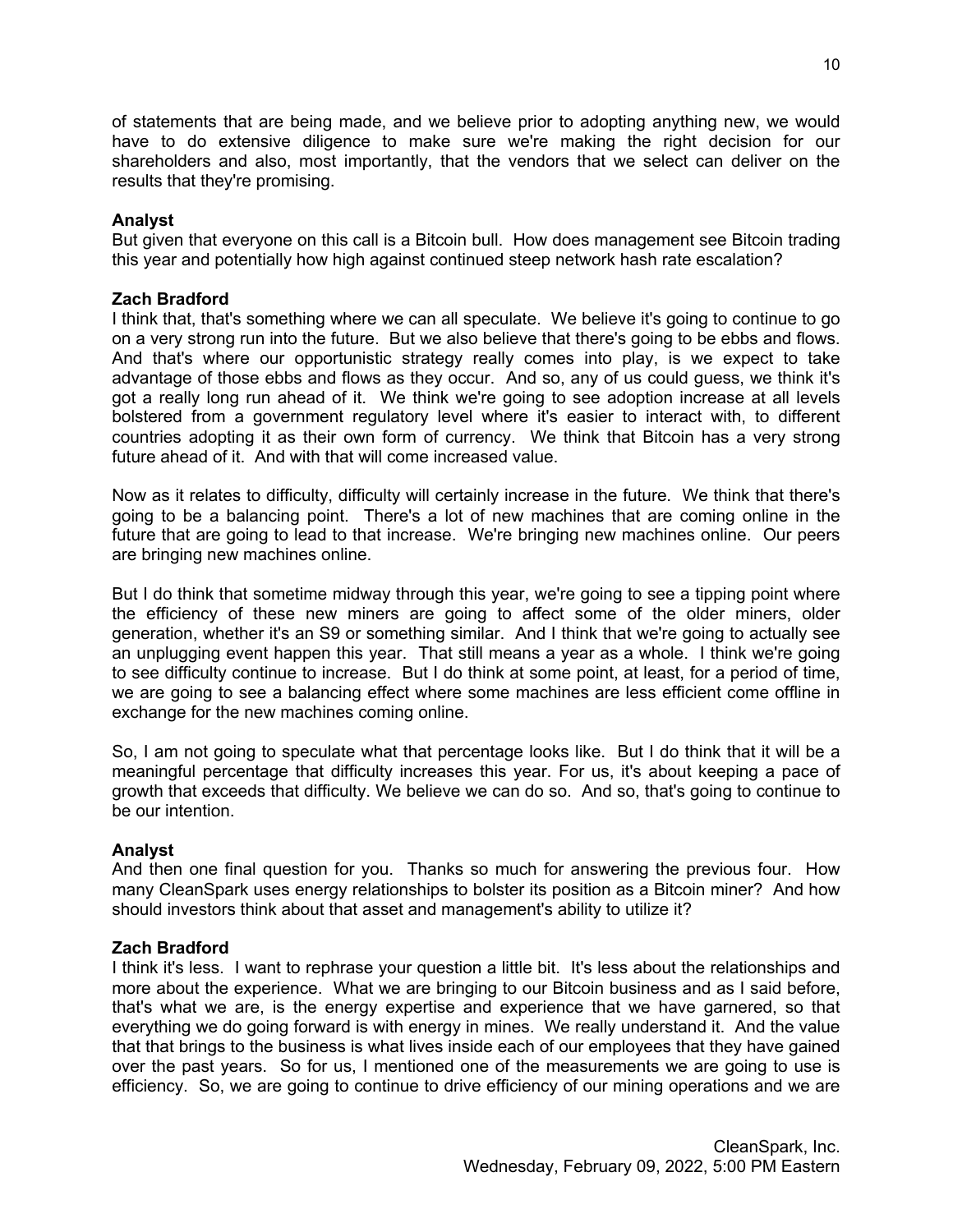going to continue to focus on renewables. We understand both of those very well. And that experience will definitely pay dividends in the future periods to come.

### **Analyst**

Got it. Thanks again for taking our questions.

### **Zach Bradford**

I appreciate the questions, Nick. And appreciate HC Wainwright taking interest.

### **Analyst**

Absolutely, thanks so much.

### **Operator**

Our next question comes from Tyler DiMatteo from BTIG. Please go ahead with your question.

### **Tyler DiMatteo**

Hi, everybody. Good afternoon. How you doing there?

### **Zach Bradford**

Hey, doing great, Tyler. Thank you.

### **Tyler DiMatteo**

Good. Thank you. So, can I just touch a little bit upon, the hash capacity you ramp at your facilities, I know you briefly alluded to it. But how should we kind of think about the timeline here? Could we see another facility kind of built up by the end of the year here? I know you touched upon the colocation versus infrastructure. Could you just kind of add some more color to that for me in terms of the timeline, and that built?

### **Zach Bradford**

Yes, absolutely. So, right now, we have 74 megawatts under management. We are in the process of building another 20. That's well, well, on its way, we should see that this quarter, which should bring a fairly significant jump in our hash rate. Now, what that leaves us pursuing between now and for exahash is essentially 40 megawatts. Now, as part of that, we are in discussions of both angles of that, both from a colocation side and a facility side. We believe we have opportunities to actually exceed our demands underway. We look forward to talking about those further in the coming weeks. But we do intend to both acquire a new facility and put that into use inside of 2022 and also enter into other colocation arrangements. So, I think you're going to see both mid-year happening on our side with some very substantial increases before year end is our goal.

### **Tyler DiMatteo**

Okay, great. Thank you for that. So, if I could just follow up, when we look at the market today and we talk a little about rig pricing, it's really hard to ignore, and S19 Pro is going for \$2,000 to \$3,000 at the beginning of 2021. How do you think about rig pricing here over the next couple of quarters? And even in the 2023, given that there is this an arms race for rigs right now. I am just curious about how CleanSpark thinks through this in the near and medium term.

### **Zach Bradford**

Yes. Our view is the arms race concept is the wrong way to look at it. We believe in maximizing the use of our capital. We've always been able to find rigs when we need them.